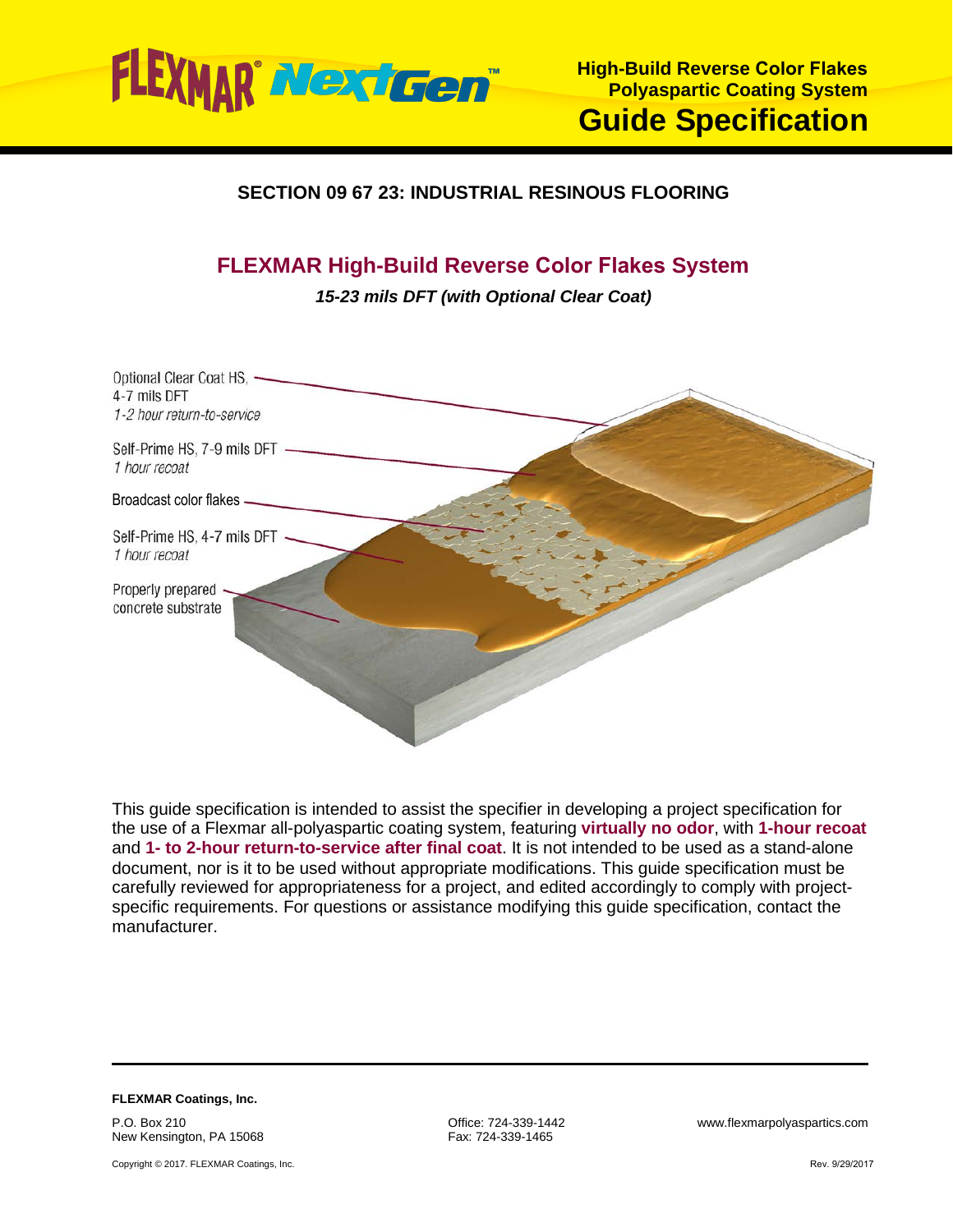

**Page 2**

## **PART 1 - GENERAL**

## **1.1 RELATED DOCUMENTS**

A. Drawings and general provisions of the Contract, including General and Supplementary Conditions and Division 01 Specification Sections, apply to this Section.

## **1.2 SUMMARY**

A. Application of 0-VOC, high-build reverse vinyl chip polyaspartic coating system.

## **1.3 ACTION SUBMITTALS**

- A. Product Data: Submit manufacturer's technical data, application instructions, and recommendations for each polyaspartic floor coating component required.
- B. LEED Submittals:
	- 1. Product Data for Credit IEQ 4.2: For liquid-applied flooring components, documentation including printed statement of VOC content.
	- 2. Laboratory Test Reports for Credit IEQ 4: For flooring systems, documentation indicating that products comply with the testing and product requirements of the California Department of Health Services' "Standard Practice for the Testing of Volatile Organic Emissions from Various Sources Using Small-Scale Environmental Chambers."
- C. Samples for Initial Selection: Submit manufacturer's color charts showing full range of color selection for each type of exposed finish required.
- D. Samples for Verification: For each polyaspartic floor coating system required, submit 6-in.<sup>2</sup> (150-mm<sup>2</sup>) samples applied to a rigid backing to demonstrate color, texture, and finish of polyaspartic floor coatings systems.

## **1.4 INFORMATION SUBMITTALS**

- A. Applicator Certificate: Submit official certificate indicating applicator's successful completion of manufacturer's training program.
- B. Material Certificates: Submit official manufacturer certificate for each polyaspartic floor coating system component.
- C. Material Test Reports: Submit polyaspartic floor coating system test report.

## **1.5 CLOSEOUT SUBMITTALS**

- A. Maintenance Data: Submit manufacturer's care, cleaning, and maintenance guide to include in maintenance manuals.
- B. Warranty: Submit manufacturer's product warranty.

P.O. Box 210 New Kensington, PA 15068 Fax: 724-339-1465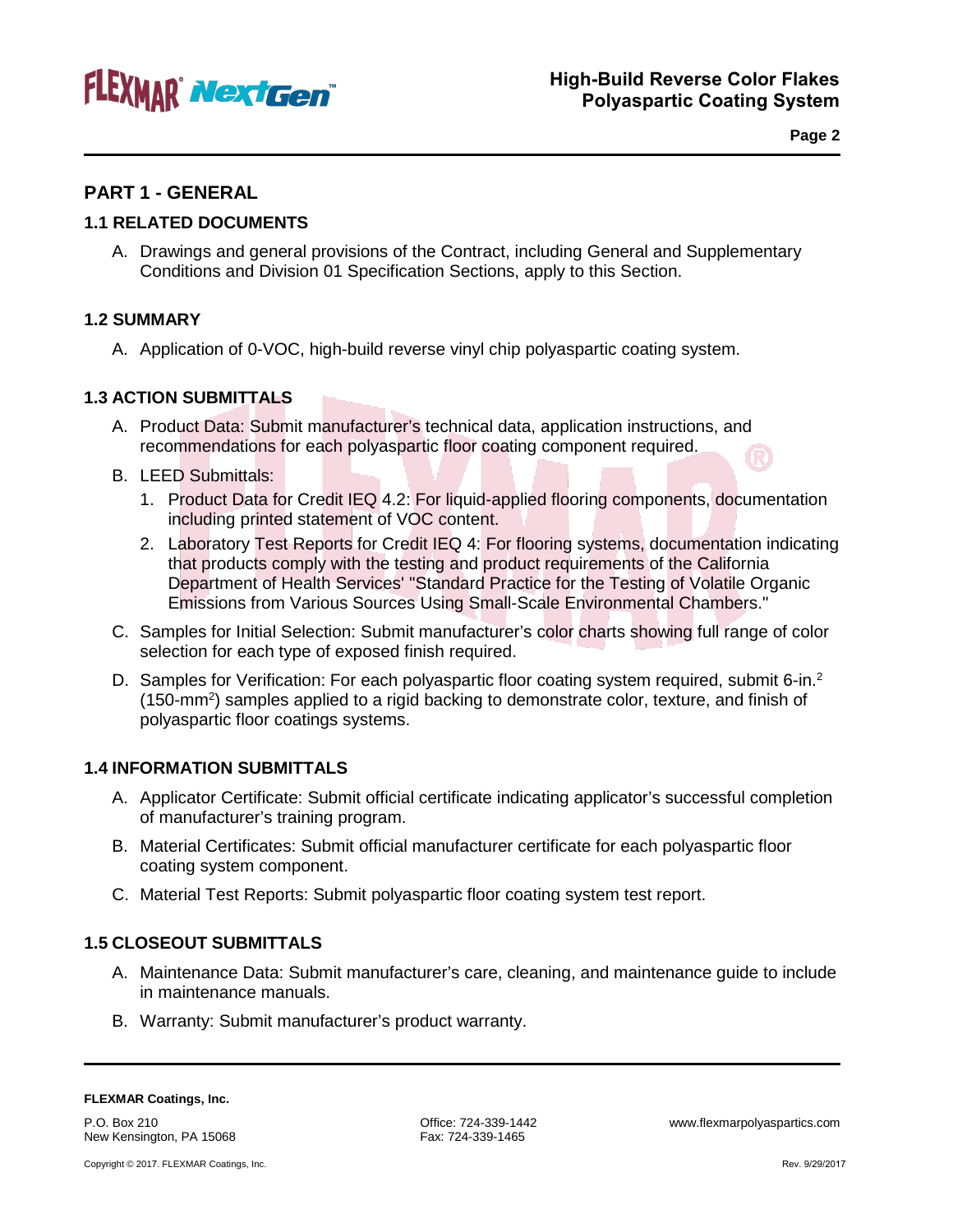

**Page 3**

## **1.6 QUALITY ASSURANCE**

- A. Applicator Qualifications: An applicator who has successfully completed manufacturer's training program for the application of specified polyaspartic floor coatings systems, and is currently an authorized applicator of manufacturer's coatings systems.
- B. Source Limitations: Obtain primary polyaspartic floor coating system materials, including primers, resins, hardening agents, grouting coats, and topcoats, from single source from single manufacturer. Provide secondary materials, including patching and fill material, joint sealant, and repair materials, of type and from source recommended by manufacturer of primary materials.
- C. Mockups: Apply mockups to verify selections made under sample submittals, and to demonstrate aesthetic effects and set quality standards for materials and execution.
	- 1. Apply full-thickness mockups on 48-in.<sup>2</sup> (1,200-mm<sup>2</sup>) floor area selected by the Architect, Engineer, or Design Professional.
		- a. Include a 48-in. (1,200-mm) length of integral cove base with inside **[and outside]** corner, if specified by the Architect, Engineer, or Design Professional.
	- 2. Simulate finished lighting conditions for Architect's, Engineer's, or Design Professional's review of mockups.
	- 3. Approved mockups may become part of the completed work if undisturbed at time of Substantial Completion.

## **1.7 DELIVERY, STORAGE, AND HANDLING**

- A. Deliver and store materials in manufacturer's original, undamaged packages and containers, with seals unbroken, bearing manufacturer's labels indicating brand name and directions for storage and mixing with other components.
- B. Store in clean, dry, protected location at normal room temperature, according to manufacturer's requirements.

### **1.8 PROJECT CONDITIONS**

- A. Environmental Conditions: Comply with manufacturer's written instructions for substrate temperature, ambient temperature, moisture, ventilation, and other conditions affecting polyaspartic floor coatings system application.
- B. Lighting: Provide permanent lighting or, if permanent lighting is not in place, simulate permanent lighting conditions during polyaspartic floor coating system application.
- C. Close spaces to traffic during polyaspartic floor coating system application, and for not less than 24 hours after application, unless manufacturer recommends a longer period.

**FLEXMAR Coatings, Inc.** P.O. Box 210 New Kensington, PA 15068

Fax: 724-339-1465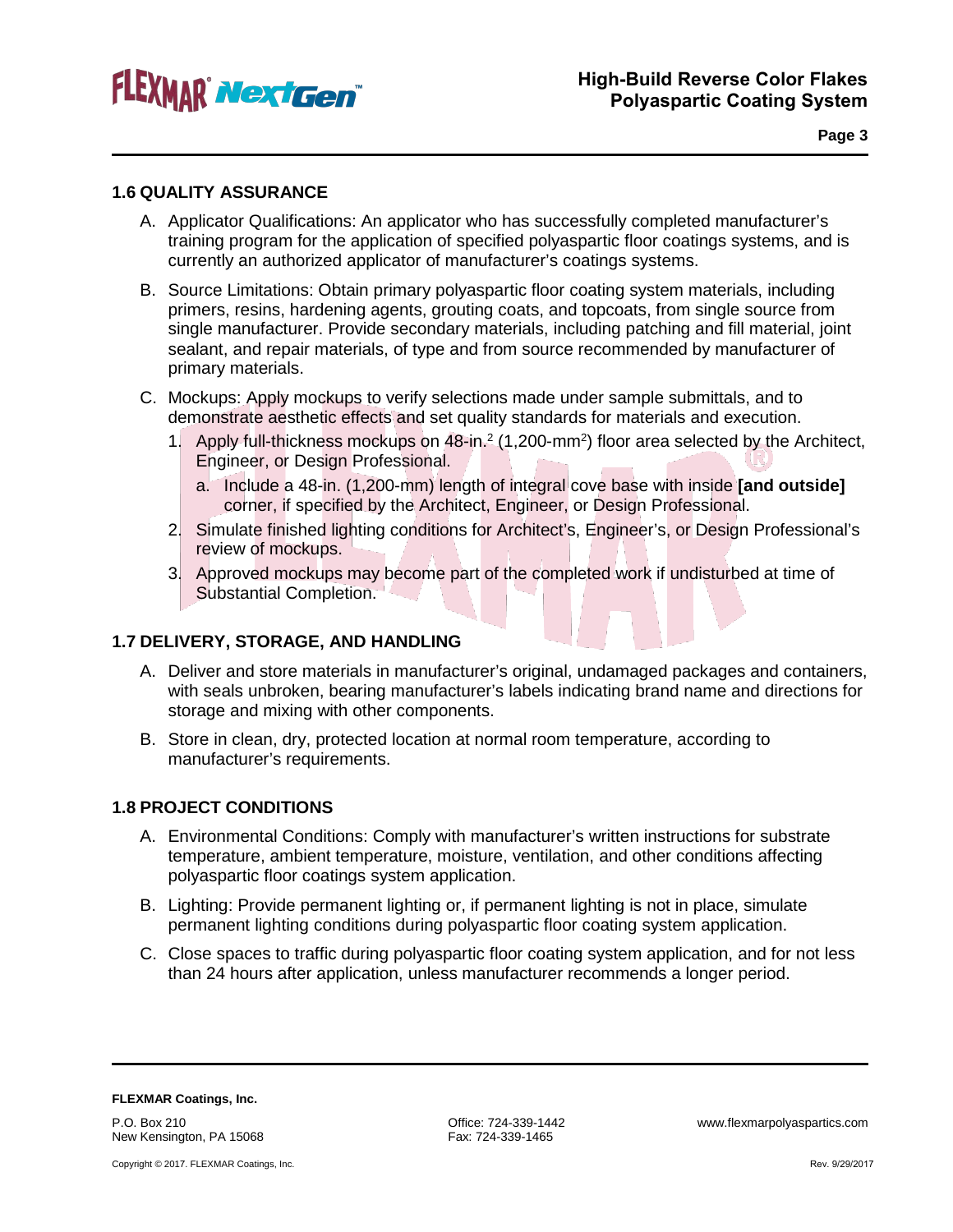

**Page 4**

## **1.9 WARRANTY**

A. Manufacturer's standard **[10-year residential] [5-year commercial]** warranty against product defects for original owner.

## **PART 2 - PROUCTS**

## **2.1 MANUFACTURERS**

- A. Basis-of-Design Product: Subject to compliance with requirements, provide Flexmar Coatings, Inc. named product or comparable product by one of the following:
	- 1. **[Insert manufacturer's name]**.

## **2.2 MATERIALS**

- A. Abrasion, impact-, and chemical-resistant, commercial and industrial, vinyl-chip-broadcast, polyaspartic-aliphatic-polyurea-based, monolithic floor surfacing designed to produce a seamless floor **[and integral cove base]**.
	- 1. Basis-of-Design Product: Subject to compliance with requirements, provide FLEXMAR Coatings High-Build Reverse Color Flakes System with "Self-Prime HS" pigmented polyaspartic coating with vinyl chip broadcast and optional "Clear Coat HS" clear polyaspartic sealer for commercial and industrial floor coatings system, or comparable product by one of the following:

## a. **[Insert manufacturer's name]**.

- B. System Characteristics:
	- 1. Color and Pattern: **[As selected by Architect, Engineer, or Design Professional] [As indicated by product designation listed above] [Match Architect's, Engineer's, or Design Professional's sample]**.
	- 2. Wearing Surface: Textured for slip resistance where required, otherwise standard manufacturer's surface as shown by sample.
	- 3. Overall System Thickness: 15 to 23 mils DFT, with optional clear coat.
	- 4. Dry Time: 1- to 2-hour return-to-service after final coat; 1-hour recoat between coats.
- C. Body Coats: Flexmar Coatings Self-Prime HS pigmented polyaspartic coating.
	- 1. Resin: Polyaspartic aliphatic polyurea.
	- 2. Formulation Description: High solids.
	- 3. VOC Content: 0 VOC, virtually no odor.
	- 4. Application Method: Roller, squeegee, or magic trowel.
	- 5. Thickness of Coats: 4 to 7 mils DFT.
	- 6. Number of Coats: One.
	- 7. Aggregates: Colored vinyl flakes broadcast into body coat.

#### **FLEXMAR Coatings, Inc.**

P.O. Box 210 New Kensington, PA 15068 Office: 724-339-1442 www.flexmarpolyaspartics.com Fax: 724-339-1465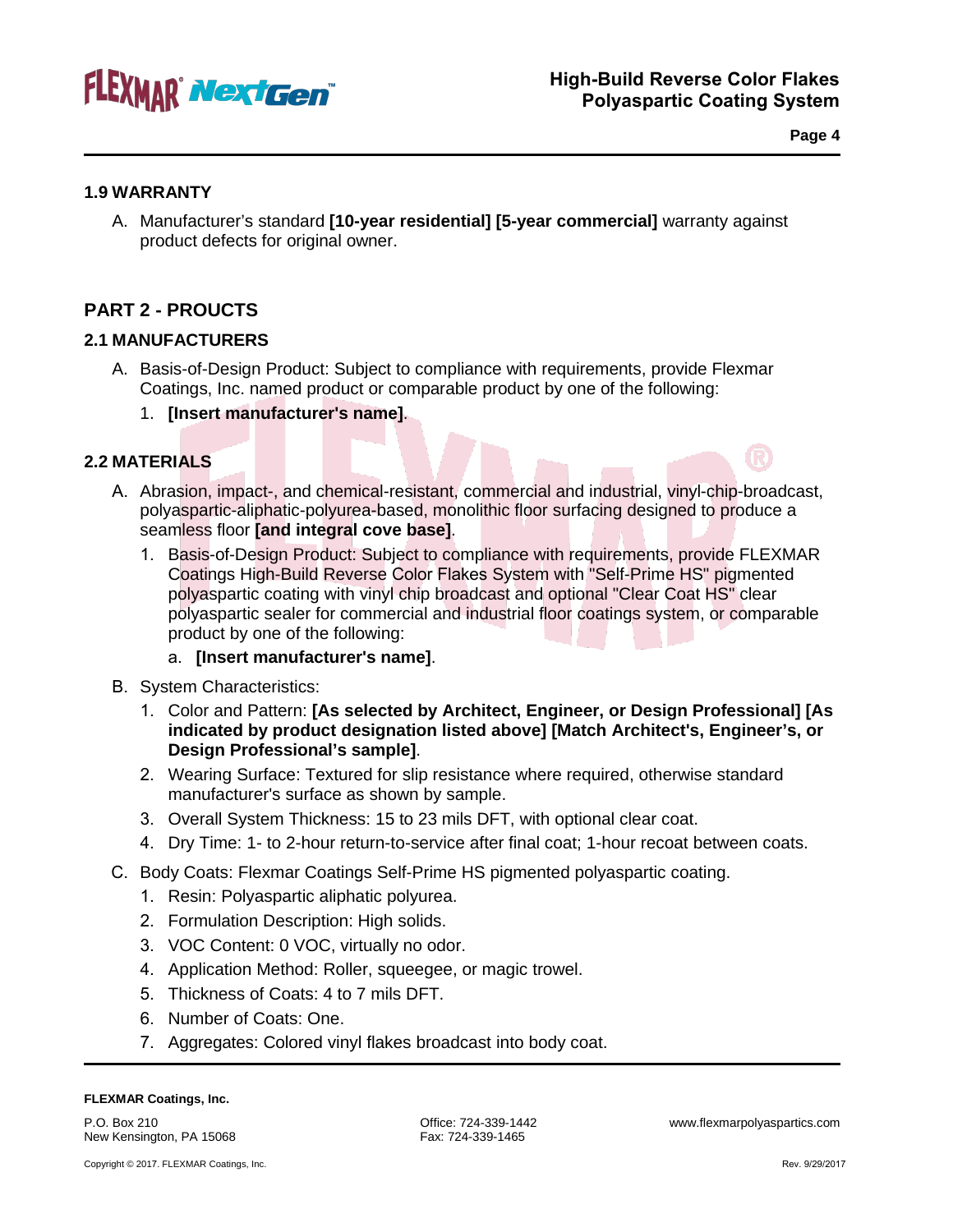

- D. Topcoat: Flexmar Coatings Self-Prime HS pigmented polyaspartic coating with optional Flexmar Coatings Clear Coat HS clear polyaspartic sealer.
	- 1. Resin: Polyaspartic aliphatic polyurea.
	- 2. Formulation Description: High solids.
	- 3. VOC Content: 0 VOC, virtually no odor.
	- 4. Type: Color.
	- 5. Finish: **[Matte] [Gloss]**.
	- 6. Number of Coats: **[One] [Two]**.
	- 7. Thickness:
		- a. Topcoat: 7 to 9 mils DFT.
		- b. Optional 2<sup>nd</sup> Coat: FLEXMAR Clear Coat HS, 4 to 7 mils DFT with anti-skid additive.
- E. System Physical Properties: Provide polyaspartic floor coating system with the following minimum physical property requirements when tested according to test methods indicated:
	- 1. Adhesion to Concrete: 300 psi (2068 kPa) concrete cohesive failure per ASTM-D 4541 Elcometer.
	- 2. Tensile Strength: 4,500 psi (31,026 kPa) per ASTM-D 412.
	- 3. Falling Sand Abrasion Resistance: ASTM-D 968. Clear Coat: 32 quarts (30 liters) sand/dry mil. Color Coat: 40 quarts (38 liters) sand/dry mil.
	- 4. Taber Abrasion: 0.34-0.43 grain (22-28 mg) weight loss per ASTM-D 4060, CS-17 wheel, 35.3 oz (1,000 g) load, 1,000 rev.
	- 5. Flexibility Mandrel Bend: No cracking or peeling, per ASTM-D 522, ⅛ in. (3.2 mm).
	- 6. Impact: 160/160 in.-lb direct/reverse, no cracking per ASTM-D 2794.
	- 7. Hardness: 77 Shore D per ASTM-D 2240.
	- 8. Flammability: Self-extinguishing per ASTM-D 635.
- F. System Chemical Resistance: Test specimens of cured polyaspartic floor coatings systems are unaffected when tested according to manufacturer's Chemical Resistance Chart per ASTM-D 1308 spot testing.

## **PART 3 – EXECUTION**

## **3.1 PREPARATION**

A. General: Prepare and clean substrates according to manufacturer's written instructions for substrate indicated. Provide clean, dry substrate for application.

**FLEXMAR Coatings, Inc.**

P.O. Box 210 New Kensington, PA 15068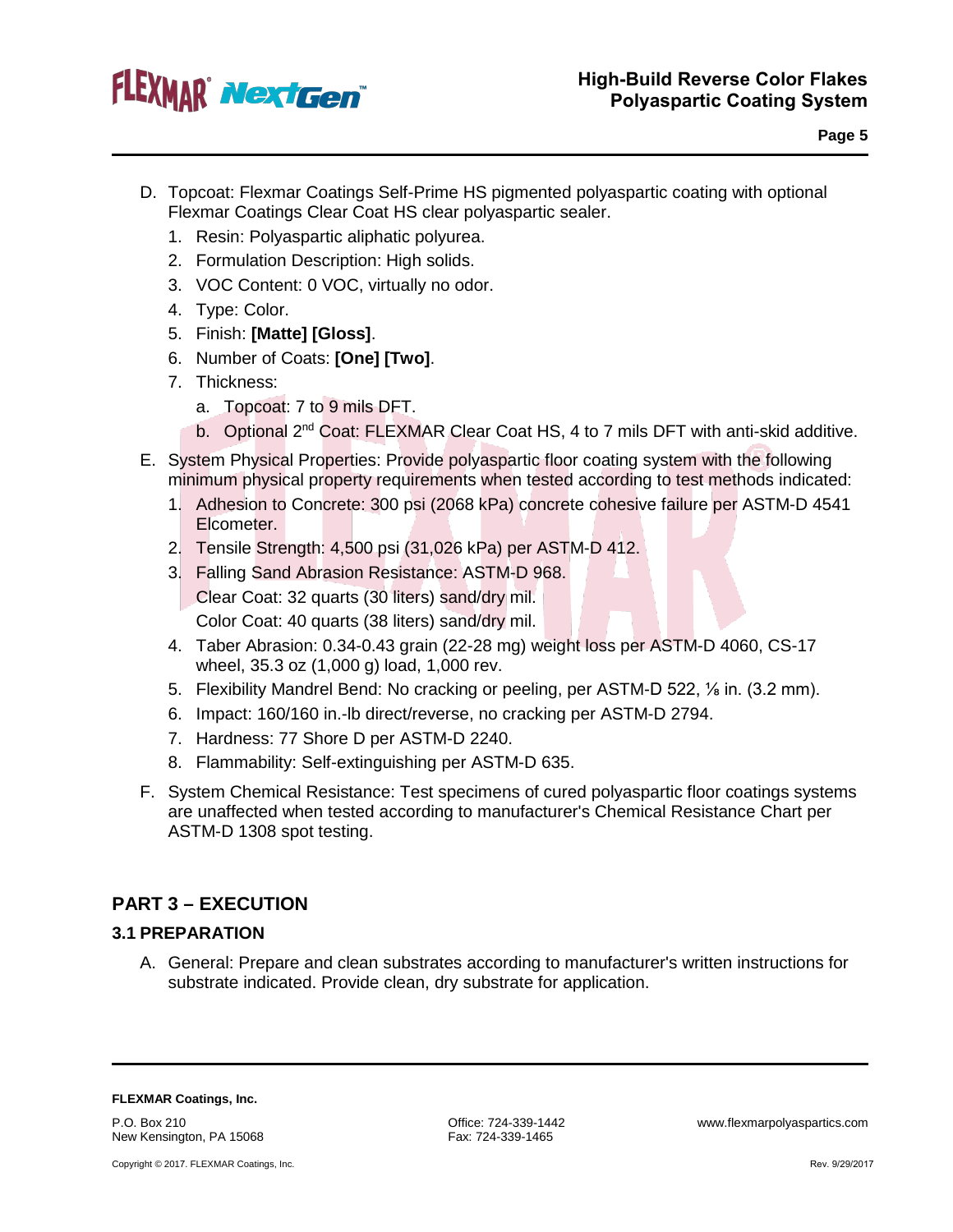

- B. Concrete Substrates: Provide sound concrete surfaces free of laitance, glaze, efflorescence, curing compounds, form-release agents, dust, dirt, grease, oil, and other contaminants incompatible with polyaspartic floor coatings.
	- 1. Roughen concrete substrates as follows:
		- a. Grind surfaces with an apparatus that abrades the concrete surface to a profile as specified by system application guide.
	- 2. Repair damaged and deteriorated concrete according to polyaspartic floor coating manufacturer's written instructions.
	- 3. Verify that concrete substrates are dry and moisture-vapor emissions are within acceptable levels according to manufacturer's written instructions.
		- a. Perform anhydrous calcium chloride test, ASTM-F 1869. Proceed with application of polyaspartic floor coating only after substrates have maximum moisture-vaporemission rate of **[3 lb of water/1000 ft.2 (1.36 kg of water/92.9 m2 )]** of slab area in 24 hours.
		- b. Perform plastic sheet test, ASTM-D 4263. Proceed with application only after testing indicates absence of moisture in substrates.
		- c. Perform relative humidity test using in situ probes, ASTM-F 2170. Proceed with installation only after substrates have a maximum **[75]** percent relative humidity level measurement.
	- 4. Alkalinity and Adhesion Testing: Verify that concrete substrates have pH within acceptable range. Perform tests recommended by manufacturer. Proceed with application only after substrates pass testing.
- C. Polyaspartic Materials: Mix components and prepare materials according to manufacturer's written instructions.
- D. Use patching and fill material to fill holes and depressions in substrates according to manufacturer's written instructions.
- E. Treat control joints and other nonmoving substrate cracks to prevent cracks from reflecting through polyaspartic floor coating according to manufacturer's written instructions.

## **3.2 APPLICATION**

- A. General: Apply components of polyaspartic floor coating system according to manufacturer's written instructions to produce a uniform, monolithic wearing surface of thickness indicated.
	- 1. Coordinate application of components to provide optimum adhesion of polyaspartic floor coating system to substrate, and optimum inter-coat adhesion.
	- 2. Cure polyaspartic floor coating system components according to manufacturer's written instructions. Prevent contamination during application and curing processes.
	- 3. At substrate expansion and isolation joints, comply with manufacturer's written instructions.

#### **FLEXMAR Coatings, Inc.**

P.O. Box 210 New Kensington, PA 15068

Copyright © 2017. FLEXMAR Coatings, Inc.

Fax: 724-339-1465